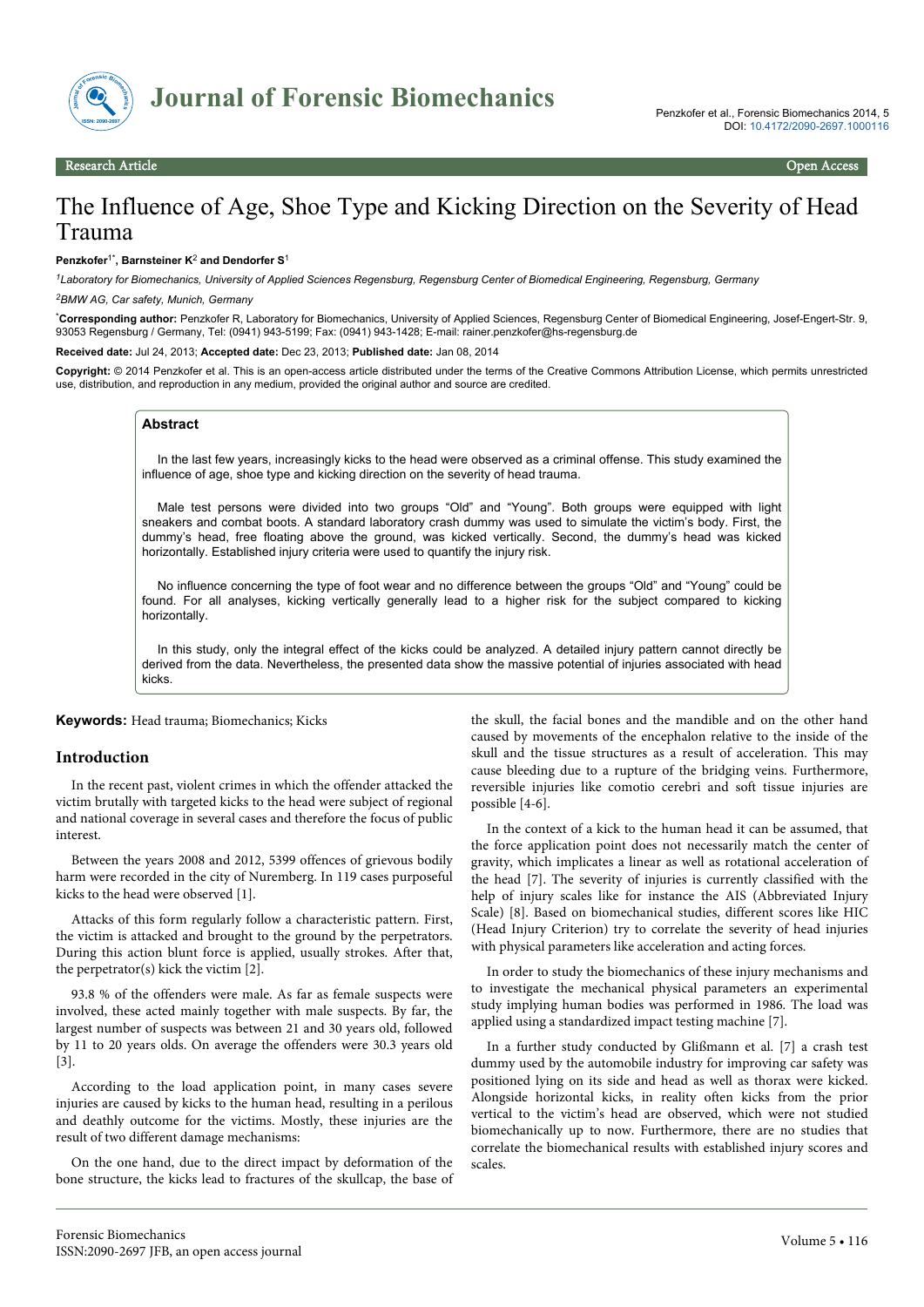#### Purpose (Hypothesis)

The aim of this study was to examine the influence of age, shoe type and kicking direction on the severity of head trauma based on established injury risk criteria.

## **Materials and Methods**

## **Population**

The test persons playing the offenders were divided into two groups:

"Young": (20 to 36 years;  $28.2 \pm 5.8$  years). This group contained persons showing a well-trained condition (e.g. martial arts) with a body weight from 68 to 98 kg (84.8 kg  $\pm$  8.1 kg). The body height of these probands ranged from 175 cm to 193 cm (186 cm ±7.4 cm).

"Old": (37 to 56 years;  $49.6 \pm 6.0$  years). The test persons in this group showed an average or untrained physique with a body weight ranging from 72 kg to 98 kg (86.1  $\pm$  7.6 kg). The person's size was 175 cm to 190 cm (181.8 cm  $\pm$  4.2 cm).

13 test persons were included in the group "Young" and 14 in the group "Old". Only male probands participated in this study.

All test persons were members of German police tactical units or the regular German police. Some of them learned special combat and self-defense techniques during their training.

#### **Foot wear**

Two different kinds of footwear were used in this study to investigate their influence on the measurable forces and the acceleration behavior of the human body (head).

On the one hand, an arbitrary model of light and soft sneakers (LS) and on the other hand a model of hard combat boots (CB) with a high bootleg were employed.

Both groups ("Young" and "Old") used both kinds of shoes.

## **Measurement Technique**

To capture the acting forces and accelerations in the human head area, a crash-dummy in human form (WorldSID, Humanetics, and Plymouth, Michigan, USA) was used. This kind of dummy is also applied for evaluating the vehicle safety and for estimating the risk of injury to the human body. The sensor systems were arranged as follows:

## **Dummy head**

Tri-axial translational accelerations in the center of gravity (in m/  $s^2$ ).

Tri-axial rotational angular velocity (in deg/s).

The data logging of the above mentioned parameters was performed by means of a digital data logging unit (Kistler MiniDau KT 3700 advanced, Winterthur, Switzerland) using a sample rate of 10 kHz and a resolution of 15 bit. The frequency bandwidth after the filtering process was 1 kHz.

The coordinate system of the dummy was used according to the sign conventions for crash test measurements (SAE Safety Test Instrumentation Standards Committee) (Figure 1).



Figure 1: Coordinate system with respect to crash-dummy.

Contact forces between the dummy's head and the ground were measured as a function of time using a custom-made force rig including four uniaxial load cells (IF-600, Humanetics Innovative Solutions Plymouth, USA) between two rigid aluminium plates (BMW AG, Munich, Germany).

## **Test procedure**

## Vertical kick test with combat boots (VKT CB) (Figure 2):

During the first test series, the dummy was positioned lying on its side. To capture the contact force during the head hitting the ground, the force rig was placed between the head and the ground. Because of the dummy neck's stiffness, the head was in a free-floating position about 80 mm above the force rig prior to testing. Before kicking, the test person standing on two legs was positioned on a wooden platform to compensate the height difference of the ground to the upper level of the force rig. The dummy's head was loaded in vertical direction (xaxis) by the sole of the test person's shoe resulting in a contact between the opposite side of head and top surface of force rig. This test series was carried out by both groups (Young, Old) using combat boots  $(CB)$ .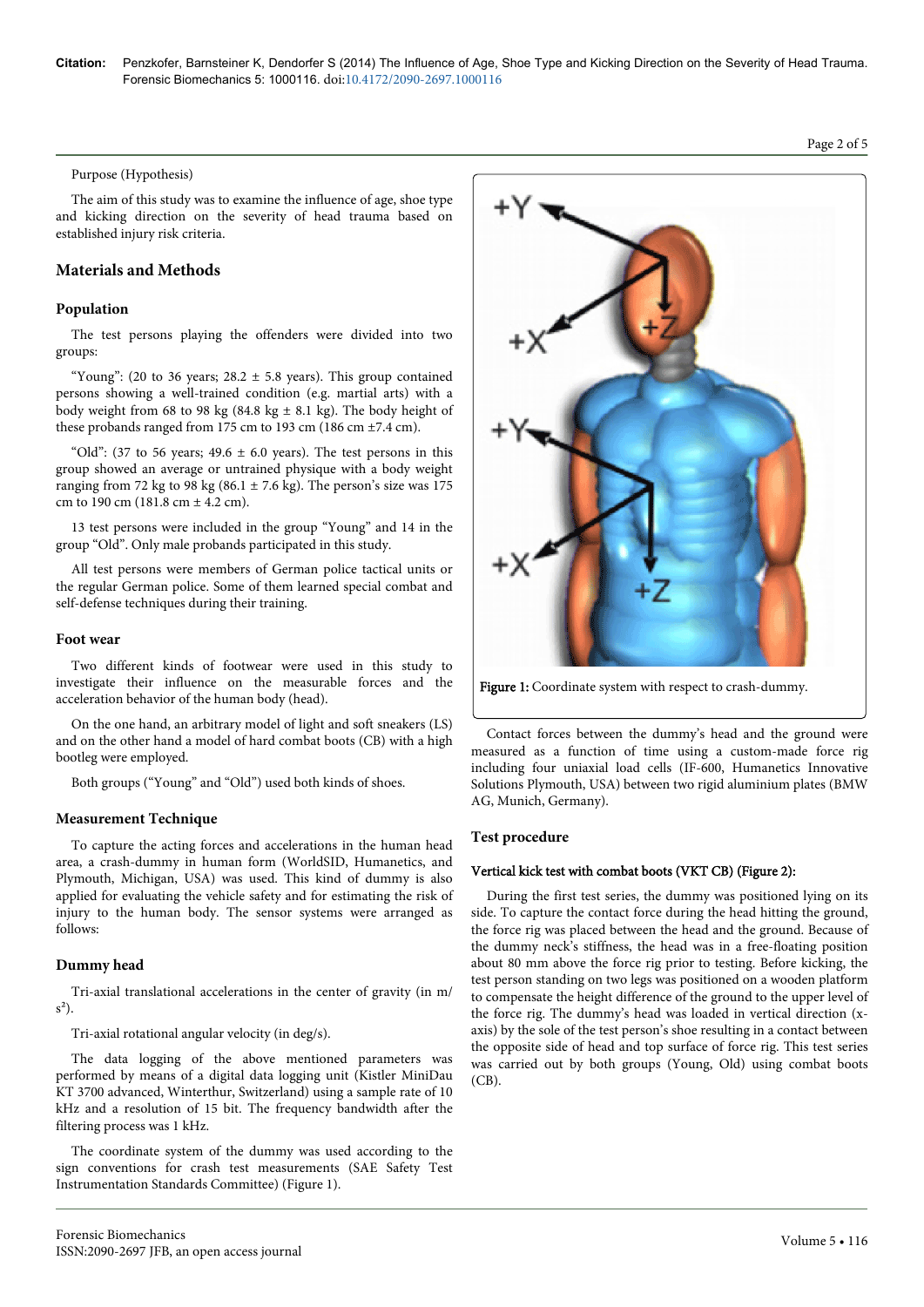

Figure 2: Study Part A: Set up for vertical kick test: Crash-dummy was lying on its side; a spacer between the dummy head and the force rig was used to position the head and was removed prior to testing.

## Horizontal kick test with light sneakers (HKT LS) (Figure 3):

In this case, the dummy was placed in a supine position. The occiput was lying on the ground. The probands could choose between kicking with the tip of the shoe or with the instep (sole). The test person was standing next to the dummy and performed a single kick laterally (y-axis) to its head without taking a run-up. As in the first test series the occurring accelerations were measured in the dummy head. This part of the study was performed by both groups (Young, Old) wearing light sneakers (LS).



Figure 3: Study Part B/C: Set up for horizontal kick test: the crashdummy was lying in supine position, while the kick was performed laterally to the body.

#### Horizontal kick test with combat boots (HKT CB):

This part (C) directly corresponded to study part (B). Unlike part B instead of light sneakers (LS) combat boots (CB) were worn by both groups (Young, Old).

## **Data processing**

Well established injury criteria and literature data for forces and accelerations were used in order to quantify the injury risk which results from the impact.

Head Impact Criteria (HIC) has been used to analyze the translational accelerations [9]. HIC is computed according to the equation:

$$
HIC = \max[\frac{t_2}{t_2 - t_1} \int_{t_1}^{t_2} a(t) dt] \quad (t_2 - t_1)
$$

t1, t2: discrete time points

a(t): translatoric acceleration

A HIC value of 1000 is often used as upper bound for car safety investigations.

Rotational acceleration has been analyzed by comparing maximum achieved rotational acceleration with severity bounds for injuries.

To study the effects of combined translational and rotational accelerations the GAMBIT (Generalized Acceleration Model for Brain Injury Threshold) has been employed [8]. A GAMBIT of 1.0 was determined to represent a 50% probability for irreversible head injuries [10]. The GAMBIT is computed as following:

$$
GAMBIT{=}\left[\left(\frac{a(t)}{ac}\right)^{\rm n}+\left(\frac{\varphi(t)}{\varphi_c}\right)^{\rm m}\right]^{\frac{1}{K}}
$$

: rotational acceleration

m, k: constants

These criteria are well established and especially the HIC is heavily used in the automotive sector assessing car safety.

Furthermore the theoretical, equivalent fall height (EFH) which is necessary to achieve an equivalent acceleration, as it has been achieved by the kicks, has been computed according to:

$$
h = \frac{v^2}{2 \times g}
$$

v: velocity

g: gravitational acceleration

The injury criteria used allow for an investigation of the integral injury risk- / severity but are not valid for detailed analyses of injury patterns.

#### **Results**

Table 1 displays the range of results for the different criteria showing the results for the groups Young and Old.

There was no significant difference between the HKT CB and the HKT LS group. Also no significant difference was found by analyzing the criteria "age" and "combat background" (not shown in detail). Therefore, only two groups have been analyzed and compared: HKT and VKT, neglecting the influences of age, combat background and shoe type.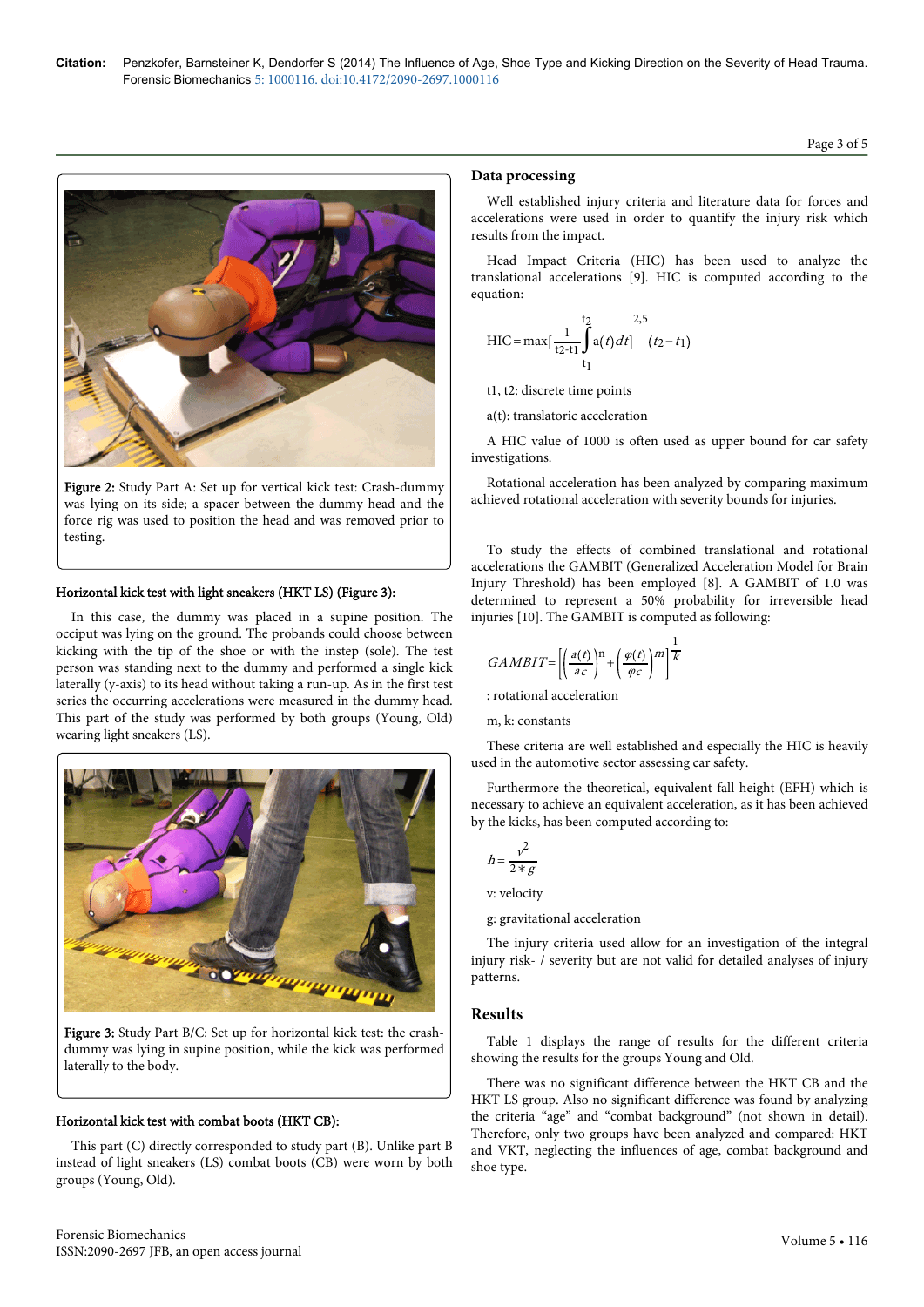#### Page 4 of 5

To analyze the potentially possible range of injuries minimum and maximum values of the two groups are used for further evaluations.

respectively. According to the work of Gennarelli et al. [8] (Table 2), this would lead to injuries ranging from an AIS level 2 for VKT to an AIS level of 3 for HKT.

|  |  |  |  | Rotational acceleration has been found ranging from 2720 to 6770                      |  |  |
|--|--|--|--|---------------------------------------------------------------------------------------|--|--|
|  |  |  |  | rad/s <sup>2</sup> and from 2670 to 9160 rad/s <sup>2</sup> in the groups VKT and HKT |  |  |

|                      | <b>Units</b>                                                                                                                                                                                              | <b>VKT CB</b>                    |                                  | <b>HKTLS</b>                     |                                  | <b>HKT CB</b>                      |                                  |  |
|----------------------|-----------------------------------------------------------------------------------------------------------------------------------------------------------------------------------------------------------|----------------------------------|----------------------------------|----------------------------------|----------------------------------|------------------------------------|----------------------------------|--|
|                      |                                                                                                                                                                                                           | Young                            | Old                              | Young                            | Old                              | Young                              | Old                              |  |
| Equivalent<br>height | fall $\lfloor m \rfloor$                                                                                                                                                                                  | $19.0 \pm 6.3$<br>$10.7 - 32.1$  | $16.5 \pm 4.6$<br>$10.3 - 27.0$  | $7.8 \pm 2.5$<br>$2.4 - 11.9$    | $7.5 \pm 1.7$<br>$4.5 - 10.3$    | $8.1 \pm 4.2$<br>$0.5 - 14.7$      | $7.1 \pm 3$<br>$2.5 - 13.3$      |  |
| <b>HIC</b>           | $[\cdot]$                                                                                                                                                                                                 | $1758 \pm 842$<br>725 - 3746     | $1378 \pm 570$<br>635 - 2770     | $157 \pm 115$<br>48 - 415        | $157 \pm 89$<br>$32 - 329$       | $130 \pm 114$<br>$15 - 436$        | $126 \pm 137$<br>$22 - 554$      |  |
| <b>GAMBIT</b>        | $[\cdot] % \centering \includegraphics[width=0.9\textwidth]{images/TrDiM-Architecture.png} % \caption{The first two different values of $S$ and $S$ are shown in the left.} \label{TrDiM-Architecture} %$ | $1.28 \pm 0.36$<br>$0.74 - 2.02$ | $1.06 \pm 0.24$<br>$0.68 - 1.62$ | $0.37 \pm 0.13$<br>$0.24 - 0.66$ | $0.34 \pm 0.10$<br>$0.17 - 0.52$ | $0.31 \pm 0.14$<br>$0.15 - 0.68$   | $0.30 \pm 0.14$<br>$0.17 - 0.75$ |  |
| max. Acc.            | [g]                                                                                                                                                                                                       | $320 \pm 90$<br>183 - 504        | $265 \pm 60$<br>169 - 404        | $86 \pm 34$<br>$47 - 164$        | $81 \pm 27$<br>$35 - 128$        | $75 \pm 36$<br>$33 - 170$          | $73 \pm 37$<br>$39 - 187$        |  |
| max. rot. acc.       | [rad/s <sup>2</sup> ]                                                                                                                                                                                     | 4690 ± 1320<br>2720 - 6770       | $4630 \pm 990$<br>2720 - 6290    | $6030 \pm 1650$<br>4250 - 9160   | $5260 \pm 1265$<br>2965 - 7200   | $4680 \pm 1260$<br>$2.870 - 6.750$ | $4425 \pm 1074$<br>$2670 - 6160$ |  |
| max. force           | [kN]                                                                                                                                                                                                      | $5.6 \pm 0.8$<br>$4.4 - 7.2$     | $5.3 \pm 0.75$<br>$4.2 - 6.6$    |                                  |                                  |                                    |                                  |  |

Table 1: Summary of mean/standard deviation and minimum/maximum values in the on text of different loading conditions/injury criteria for kicking vertically (VKT CB) with combat boots and kicking horizontally (HKT LS, HKT CB) with light sneakers and combat boots. Results are given for the two groups (Young and Old), respectively.

Figure 4 shows the probability of a fracture as a function of the achieved maximal HIC values. While in the HKT group there is a low probability of a skull fracture, kicks in vertical direction (VKT) result in a medium to high probability of a skull fracture (Table 2).

GAMBIT values are found to exceed the generally accepted tolerance level of 1.0 for VKT kicking [11].

| AIS Code | Example                               | Rotational acceleration [rad/s <sup>2</sup> ] |
|----------|---------------------------------------|-----------------------------------------------|
| 0        |                                       |                                               |
|          | nose fracture                         | 2878                                          |
| 2        | simple, undisplaced vault<br>fracture | 5756                                          |
| 3        | basilar fracture                      | 8630                                          |
| 4        | vault<br>complex,<br>open<br>fracture | 11511                                         |
| 5        | major penetrating injury              | 14389                                         |

Table 2: AIS (Abbreviated Injury Scale) with examples of injuries and thresholds for rotational acceleration [11]





# **Discussion**

This study analyzed the loading acting on the head examining different kicks and different population groups. In this study no significant influence of age, combat training and shoe type could be found. However, kicking directions revealed a major impact on the result. For all analyses, kicking vertically (VKT) generally means a higher risk for the subject compared to kicking horizontally (HKT). HKT results in lower translational acceleration, but creates higher rotational acceleration values, which may also result in severe brain injuries. Reasons for higher values in the VKT group could be the increased mass due to the use of body weight and a missing "damping"